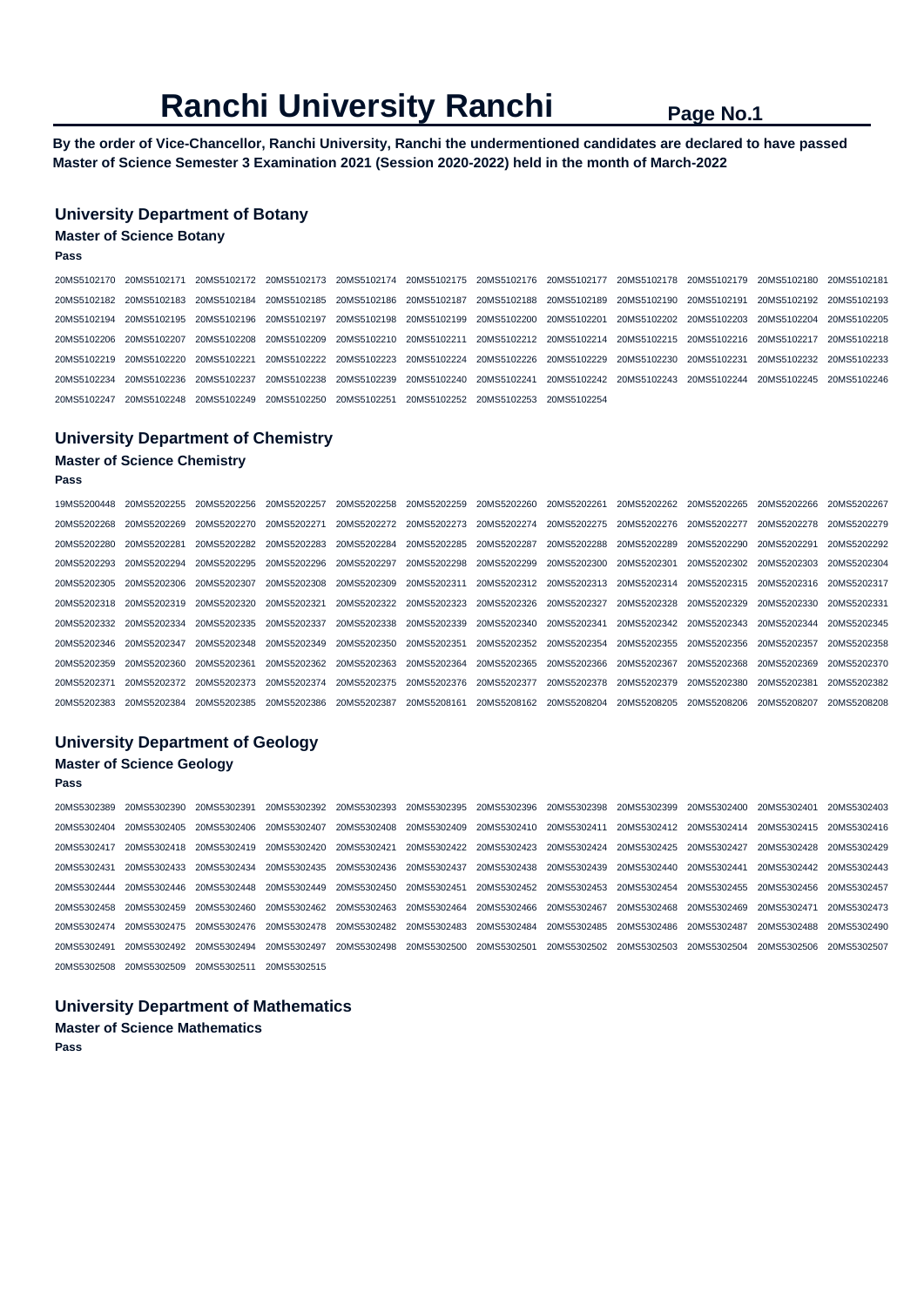### **By the order of Vice-Chancellor, Ranchi University, Ranchi the undermentioned candidates are declared to have passed Master of Science Semester 3 Examination 2021 (Session 2020-2022) held in the month of March-2022**

| 19MS5407777 | 19MS5407785 | 19MS5407799 | 19MS5407803 | 19MS5407889 | 20MS5402516 | 20MS5402517 | 20MS5402518 | 20MS5402520 | 20MS5402521 | 20MS5402522 | 20MS5402523 |
|-------------|-------------|-------------|-------------|-------------|-------------|-------------|-------------|-------------|-------------|-------------|-------------|
| 20MS5402525 | 20MS5402526 | 20MS5402527 | 20MS5402528 | 20MS5402530 | 20MS5402531 | 20MS5402532 | 20MS5402537 | 20MS5402539 | 20MS5402540 | 20MS5402542 | 20MS5402543 |
| 20MS5402544 | 20MS5402545 | 20MS5402546 | 20MS5402547 | 20MS5402548 | 20MS5402549 | 20MS5402551 | 20MS5402553 | 20MS5402554 | 20MS5402555 | 20MS5402556 | 20MS5402557 |
| 20MS5402558 | 20MS5402559 | 20MS5402561 | 20MS5402562 | 20MS5402564 | 20MS5402565 | 20MS5402566 | 20MS5402567 | 20MS5402569 | 20MS5402570 | 20MS5402572 | 20MS5402573 |
| 20MS5402574 | 20MS5402575 | 20MS5402576 | 20MS5402577 | 20MS5402578 | 20MS5402581 | 20MS5402582 | 20MS5402583 | 20MS5402585 | 20MS5402586 | 20MS5402587 | 20MS5402588 |
| 20MS5402589 | 20MS5402590 | 20MS5402592 | 20MS5402593 | 20MS5402594 | 20MS5402595 | 20MS5402596 | 20MS5402597 | 20MS5402599 | 20MS5402600 | 20MS5402601 | 20MS5402602 |
| 20MS5402603 | 20MS5402604 | 20MS5402605 | 20MS5402606 | 20MS5402607 | 20MS5402608 | 20MS5402609 | 20MS5402610 | 20MS5402611 | 20MS5402612 | 20MS5402616 | 20MS5402617 |
| 20MS5402619 | 20MS5402621 | 20MS5402622 | 20MS5402623 | 20MS5402625 | 20MS5402626 | 20MS5402627 | 20MS5402628 | 20MS5402629 | 20MS5402631 | 20MS5402632 | 20MS5402633 |
| 20MS5402634 | 20MS5402635 | 20MS5402636 | 20MS5402637 | 20MS5402638 | 20MS5402639 | 20MS5402640 | 20MS5402641 | 20MS5402643 | 20MS5402644 | 20MS5402645 | 20MS5402647 |
| 20MS5402648 | 20MS5402650 | 20MS5402652 | 20MS5402654 | 20MS5402655 | 20MS5402656 | 20MS5402659 | 20MS5402660 | 20MS5402663 | 20MS5402664 | 20MS5402665 | 20MS5402666 |
| 20MS5402667 | 20MS5402668 | 20MS5402669 | 20MS5402670 | 20MS5402671 | 20MS5402672 | 20MS5402673 | 20MS5402674 | 20MS5402675 | 20MS5402676 | 20MS5402677 | 20MS5402679 |
| 20MS5402680 | 20MS5402681 | 20MS5402682 | 20MS5402683 | 20MS5402684 | 20MS5402685 | 20MS5402686 | 20MS5402687 | 20MS5402688 | 20MS5402689 | 20MS5402691 | 20MS5402692 |
| 20MS5402693 | 20MS5402694 | 20MS5402695 | 20MS5402696 | 20MS5402698 | 20MS5402699 | 20MS5402700 | 20MS5402702 | 20MS5402703 | 20MS5402704 | 20MS5402706 | 20MS5402708 |
| 20MS5402709 | 20MS5402710 | 20MS5402711 | 20MS5402712 | 20MS5402714 | 20MS5402715 | 20MS5402716 | 20MS5402718 | 20MS5402719 | 20MS5402721 | 20MS5402722 |             |

# **University Department of Physics Master of Science Physics**

**Pass** 

**Pass** 

| 18MS5501755 | 20MS5502723 | 20MS5502724 | 20MS5502725 | 20MS5502726 | 20MS5502727 | 20MS5502728             | 20MS5502729                                     | 20MS5502730 | 20MS5502731             | 20MS5502732 | 20MS5502733 |
|-------------|-------------|-------------|-------------|-------------|-------------|-------------------------|-------------------------------------------------|-------------|-------------------------|-------------|-------------|
| 20MS5502734 | 20MS5502735 | 20MS5502736 | 20MS5502737 | 20MS5502738 | 20MS5502739 | 20MS5502740             | 20MS5502741                                     | 20MS5502743 | 20MS5502744             | 20MS5502745 | 20MS5502747 |
| 20MS5502748 | 20MS5502749 | 20MS5502752 | 20MS5502753 | 20MS5502754 | 20MS5502755 | 20MS5502758             | 20MS5502760                                     | 20MS5502761 | 20MS5502762             | 20MS5502763 | 20MS5502765 |
| 20MS5502766 | 20MS5502767 | 20MS5502768 | 20MS5502770 | 20MS5502771 |             |                         | 20MS5502772 20MS5502773 20MS5502774 20MS5502775 |             | 20MS5502776             | 20MS5502777 | 20MS5502779 |
| 20MS5502780 | 20MS5502781 | 20MS5502782 | 20MS5502783 | 20MS5502784 | 20MS5502786 | 20MS5502787             | 20MS5502789                                     | 20MS5502791 | 20MS5502792             | 20MS5502793 | 20MS5502794 |
| 20MS5502796 | 20MS5502797 | 20MS5502798 | 20MS5502799 | 20MS5502800 | 20MS5502801 | 20MS5502803             | 20MS5502804                                     | 20MS5502805 | 20MS5502807             | 20MS5502808 | 20MS5502809 |
| 20MS5502810 | 20MS5502812 | 20MS5502813 | 20MS5502814 | 20MS5502815 | 20MS5502817 | 20MS5502818             | 20MS5502820                                     | 20MS5502821 | 20MS5502822 20MS5502823 |             | 20MS5502824 |
| 20MS5502827 | 20MS5502828 | 20MS5502829 | 20MS5502830 | 20MS5502831 | 20MS5502832 | 20MS5502833             | 20MS5502835                                     | 20MS5502837 | 20MS5502838             | 20MS5502841 | 20MS5502842 |
| 20MS5502843 | 20MS5502845 | 20MS5502846 | 20MS5502848 | 20MS5502849 | 20MS5502851 | 20MS5502852 20MS5502855 |                                                 | 20MS5502856 | 20MS5502857             | 20MS5502858 | 20MS5508167 |

# **University Department of Zoology**

# **Master of Science Zoology**

19MS5700174 20MS5702893 20MS5702894 20MS5702895 20MS5702896 20MS5702897 20MS5702898 20MS5702899 20MS5702900 20MS5702901 20MS5702903 20MS5702904 20MS5702905 20MS5702906 20MS5702909 20MS5702910 20MS5702911 20MS5702912 20MS5702914 20MS5702915 20MS5702916 20MS5702917 20MS5702919 20MS5702920 20MS5702921 20MS5702922 20MS5702923 20MS5702924 20MS5702926 20MS5702927 20MS5702928 20MS5702929 20MS5702930 20MS5702931 20MS5702932 20MS5702933 20MS5702934 20MS5702935 20MS5702936 20MS5702937 20MS5702938 20MS5702939 20MS5702940 20MS5702941 20MS5702942 20MS5702943 20MS5702944 20MS5702945 20MS5702946 20MS5702948 20MS5702949 20MS5702950 20MS5702951 20MS5702952 20MS5702953 20MS5702955 20MS5702956 20MS5702957 20MS5702958 20MS5702959 20MS5702960 20MS5702961 20MS5702962 20MS5702963 20MS5702964 20MS5702965 20MS5702966 20MS5702967 20MS5702968 20MS5702969 20MS5702970 20MS5702971 20MS5702972 20MS5702974 20MS5702975 20MS5702976 20MS5702977 20MS5702978 20MS5702979 20MS5702980 20MS5702981 20MS5702982 20MS5702983 20MS5702984 20MS5702985 20MS5702986 20MS5702988 20MS5702989 20MS5702990 20MS5702991 20MS5702992 20MS5702993 20MS5702994 20MS5702995 20MS5702996 20MS5702997 20MS5702998 20MS5702999 20MS5703000 20MS5703001 20MS5703002 20MS5703003 20MS5703004 20MS5703005 20MS5703006

## **Birsa College, Khunti**

#### **Master of Science Mathematics Pass**

| Meater of Calcuse Dhireton                                                                                                                      |  |  |  |  |  |
|-------------------------------------------------------------------------------------------------------------------------------------------------|--|--|--|--|--|
| 20MS5404011 20MS5404012 20MS5404014 20MS5404016 20MS5408067 20MS5408068 20MS5408069                                                             |  |  |  |  |  |
| 20MS5403994 20MS5403995 20MS5403997 20MS5403999 20MS5404000 20MS5404001 20MS5404002 20MS5404003 20MS5404007 20MS5404008 20MS5404009 20MS5404010 |  |  |  |  |  |
| 20MS5403982 20MS5403983 20MS5403984 20MS5403985 20MS5403986 20MS5403987 20MS5403988 20MS5403989 20MS5403990 20MS5403991 20MS5403992 20MS5403992 |  |  |  |  |  |
| 20MS5403968 20MS5403969 20MS5403971 20MS5403973 20MS5403974 20MS5403975 20MS5403976 20MS5403977 20MS5403978 20MS5403979 20MS5403980 20MS5403980 |  |  |  |  |  |
| 20MS5403954 20MS5403955 20MS5403956 20MS5403957 20MS5403958 20MS5403960 20MS5403961                                                             |  |  |  |  |  |
| 19MS5408421 19MS5408466 19MS5408474 19MS5408502 19MS5408510 20MS5403946 20MS5403947 20MS5403948 20MS5403949 20MS5403950 20MS5403952 20MS5403953 |  |  |  |  |  |
|                                                                                                                                                 |  |  |  |  |  |

#### **Master of Science Physics**

**Pass**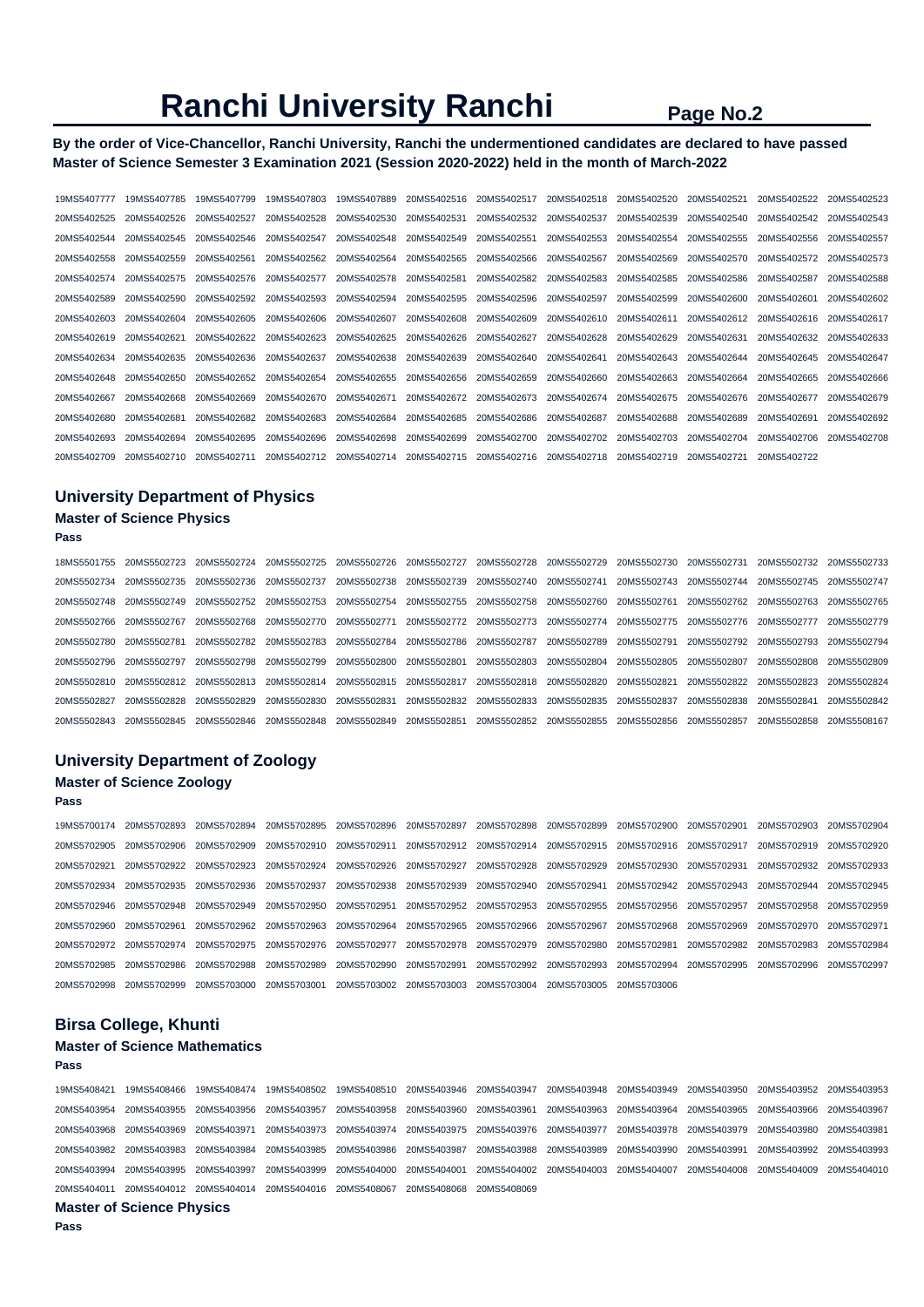## **By the order of Vice-Chancellor, Ranchi University, Ranchi the undermentioned candidates are declared to have passed Master of Science Semester 3 Examination 2021 (Session 2020-2022) held in the month of March-2022**

20MS5504017 20MS5504018 20MS5504019 20MS5504020 20MS5504021 20MS5504022 20MS5504023 20MS5504024 20MS5504025 20MS5504026 20MS5504027 20MS5504029 20MS5504030 20MS5504031 20MS5504032 20MS5504033 20MS5504034 20MS5504035 20MS5504036 20MS5504037 20MS5504038 20MS5504040 20MS5504041 20MS5504042 20MS5504043 20MS5504044 20MS5504045 20MS5504046 20MS5504047 20MS5504048 20MS5504049 20MS5504050 20MS5504051 20MS5504052 20MS5504053 20MS5504054 20MS5504055

#### **Master of Science Zoology**

**Pass** 

20MS5704057 20MS5704058 20MS5704059 20MS5704060 20MS5704061 20MS5704062 20MS5704063 20MS5704064 20MS5704065 20MS5704066 20MS5704067 20MS5704068 20MS5704070 20MS5704072

### **S.S.Memorial College, Ranchi**

#### **Master of Science Botany**

**Pass**  20MS5107288

### **Doranda College, Ranchi**

#### **Master of Science Botany**

#### **Pass**

| 20MS5104871 | 20MS5104873                          | 20MS5104874 | 20MS5104875 | 20MS5104876 | 20MS5104878 | 20MS5104879 | 20MS5104880 | 20MS5104881 | 20MS5104882 | 20MS5104883 | 20MS5104884 |
|-------------|--------------------------------------|-------------|-------------|-------------|-------------|-------------|-------------|-------------|-------------|-------------|-------------|
| 20MS5104885 | 20MS5104886                          | 20MS5104887 | 20MS5104888 | 20MS5104889 | 20MS5104890 | 20MS5104891 | 20MS5104892 | 20MS5104893 | 20MS5104894 | 20MS5104896 | 20MS5104897 |
|             | 20MS5104900 20MS5104901              | 20MS5104902 | 20MS5104904 | 20MS5104905 |             |             |             |             |             |             |             |
|             | <b>Master of Science Chemistry</b>   |             |             |             |             |             |             |             |             |             |             |
| Pass        |                                      |             |             |             |             |             |             |             |             |             |             |
| 20MS5204907 | 20MS5204908                          | 20MS5204909 | 20MS5204910 | 20MS5204911 | 20MS5204912 | 20MS5204913 | 20MS5204914 | 20MS5204915 | 20MS5204916 | 20MS5204917 | 20MS5204918 |
| 20MS5204919 | 20MS5204920                          | 20MS5204921 | 20MS5204922 | 20MS5204923 | 20MS5204924 | 20MS5204925 | 20MS5204926 | 20MS5204927 | 20MS5204929 | 20MS5204930 | 20MS5204931 |
| 20MS5204932 | 20MS5204933                          | 20MS5204934 | 20MS5204935 | 20MS5204936 | 20MS5204938 | 20MS5204939 | 20MS5204940 | 20MS5204941 | 20MS5204942 | 20MS5204943 | 20MS5204944 |
| 20MS5204945 | 20MS5204946                          | 20MS5204947 | 20MS5204948 | 20MS5204949 | 20MS5204950 | 20MS5204951 | 20MS5204952 | 20MS5204953 | 20MS5204954 | 20MS5204955 | 20MS5208017 |
|             | 20MS5208018 20MS5208019              | 20MS5208020 | 20MS5208021 | 20MS5208022 |             |             |             |             |             |             |             |
|             | <b>Master of Science Mathematics</b> |             |             |             |             |             |             |             |             |             |             |
| Pass        |                                      |             |             |             |             |             |             |             |             |             |             |
| 18MS5405740 | 19MS5405735                          | 19MS5405752 | 19MS5405764 | 20MS5404956 | 20MS5404957 | 20MS5404958 | 20MS5404959 | 20MS5404960 | 20MS5404961 | 20MS5404962 | 20MS5404963 |
| 20MS5404964 | 20MS5404965                          | 20MS5404966 | 20MS5404967 | 20MS5404968 | 20MS5404969 | 20MS5404970 | 20MS5404971 | 20MS5404973 | 20MS5404975 | 20MS5404976 | 20MS5404977 |
| 20MS5404978 | 20MS5404979                          | 20MS5404981 | 20MS5404982 | 20MS5404983 | 20MS5404984 | 20MS5404985 | 20MS5404986 | 20MS5404987 | 20MS5404988 | 20MS5404989 | 20MS5404990 |
| 20MS5404991 | 20MS5404992                          | 20MS5404993 | 20MS5404994 | 20MS5404995 | 20MS5404996 | 20MS5404997 | 20MS5404998 | 20MS5404999 | 20MS5405000 | 20MS5405001 | 20MS5408023 |
| 20MS5408024 | 20MS5408025                          | 20MS5408026 | 20MS5408027 | 20MS5408028 | 20MS5408030 | 20MS5408031 | 20MS5408032 | 20MS5408033 | 20MS5408034 |             |             |
|             | <b>Master of Science Physics</b>     |             |             |             |             |             |             |             |             |             |             |
| Pass        |                                      |             |             |             |             |             |             |             |             |             |             |
| 19MS5505770 | 19MS5505789                          | 19MS5505797 | 19MS5505809 | 19MS5505817 | 19MS5505826 | 20MS5505002 | 20MS5505003 | 20MS5505004 | 20MS5505005 | 20MS5505006 | 20MS5505007 |
| 20MS5505008 | 20MS5505009                          | 20MS5505010 | 20MS5505011 | 20MS5505012 | 20MS5505013 | 20MS5505014 | 20MS5505015 | 20MS5505016 | 20MS5505017 | 20MS5505018 | 20MS5505019 |
| 20MS5505020 | 20MS5505021                          | 20MS5505022 | 20MS5505023 | 20MS5505024 | 20MS5505025 | 20MS5505026 | 20MS5505027 | 20MS5505028 | 20MS5505029 | 20MS5505030 | 20MS5505031 |
| 20MS5505032 | 20MS5505033                          | 20MS5505034 | 20MS5505035 | 20MS5505036 | 20MS5505037 | 20MS5505038 | 20MS5505039 | 20MS5505040 | 20MS5505041 | 20MS5505042 | 20MS5505043 |
| 20MS5505044 | 20MS5505045                          | 20MS5505046 | 20MS5508035 | 20MS5508036 |             |             |             |             |             |             |             |
|             | <b>Master of Science Zoology</b>     |             |             |             |             |             |             |             |             |             |             |
| Pass        |                                      |             |             |             |             |             |             |             |             |             |             |
| 19MS5705838 | 19MS5705851                          | 19MS5705859 | 19MS5705881 | 19MS5705885 | 19MS5706951 | 20MS5705047 | 20MS5705048 | 20MS5705049 | 20MS5705050 | 20MS5705051 | 20MS5705052 |
| 20MS5705053 | 20MS5705054                          | 20MS5705055 | 20MS5705056 | 20MS5705057 | 20MS5705058 | 20MS5705059 | 20MS5705060 | 20MS5705061 | 20MS5705062 | 20MS5705063 | 20MS5705064 |
| 20MS5705065 | 20MS5705067                          | 20MS5705068 | 20MS5705069 | 20MS5705071 | 20MS5705072 | 20MS5705073 | 20MS5705074 | 20MS5705075 | 20MS5705076 | 20MS5705078 | 20MS5705079 |
| 20MS5705080 | 20MS5705081                          | 20MS5705082 | 20MS5705083 | 20MS5705084 | 20MS5705085 | 20MS5705086 | 20MS5705087 | 20MS5705088 | 20MS5705089 | 20MS5705090 | 20MS5705091 |
| 20MS5705092 | 20MS5705093                          | 20MS5705094 | 20MS5705095 |             |             |             |             |             |             |             |             |

- **Gossner College, Ranchi**
- **Master of Science Botany Pass**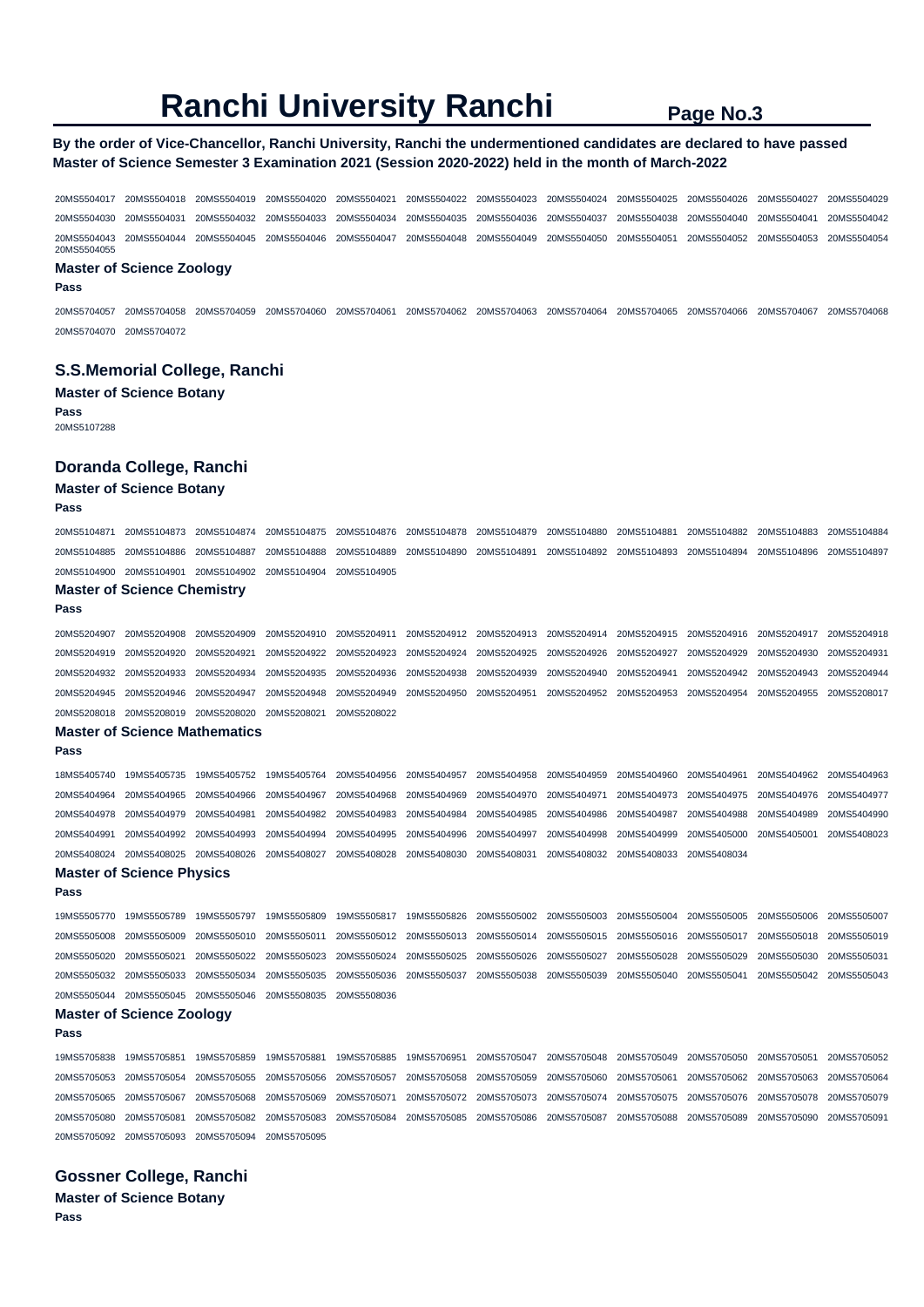**By the order of Vice-Chancellor, Ranchi University, Ranchi the undermentioned candidates are declared to have passed Master of Science Semester 3 Examination 2021 (Session 2020-2022) held in the month of March-2022** 

20MS5107646 20MS5107647 20MS5107648 20MS5107649 20MS5107650 20MS5108079 **Master of Science Chemistry Pass**  20MS5207652 20MS5207653 20MS5207655 20MS5207656 **Master of Science Mathematics Pass**  20MS5407658 20MS5407660 20MS5407661 **Master of Science Physics Pass**  20MS5507662 20MS5507663 20MS5507664 20MS5507665 20MS5507666 20MS5507667 20MS5507668 20MS5507669 20MS5507670 20MS5507671 **Master of Science Zoology Pass**  20MS5707673 20MS5707674 20MS5707675 20MS5707676 20MS5707677 20MS5707678 20MS5707679 20MS5707680 20MS5707682 20MS5707683 20MS5707684 20MS5707685 20MS5707686 20MS5707687 20MS5707688 20MS5707689 20MS5707690 20MS5707691 20MS5707692 20MS5707693 20MS5707694 20MS5707695 20MS5707697 20MS5707698

by right

**(Dr.G.K.Singh) Director (EDPC)**

 **-Sd-Controller of Examinations** 

Memo No.: RU/EX/EDPC-699-709/2022 Date:11-05-2022

Copy forwarded to

- 1. HOD Concerned
- 2. College Notice Board
- 3. The Editor
	- a. Ranchi Express,Ranchi
	- b. Prabhat Khabar,Ranchi
	- c. Aaj,Ranchi
	- d. Hindustan,Ranchi
	- e. Hindustan Times,Ranchi
	- f. Dainik Jagran,Ranchi
	- g.Dainik Bhaskar,Ranchi

aupri **Controller of Examinations**

**Publish Date : 11-05-2022**